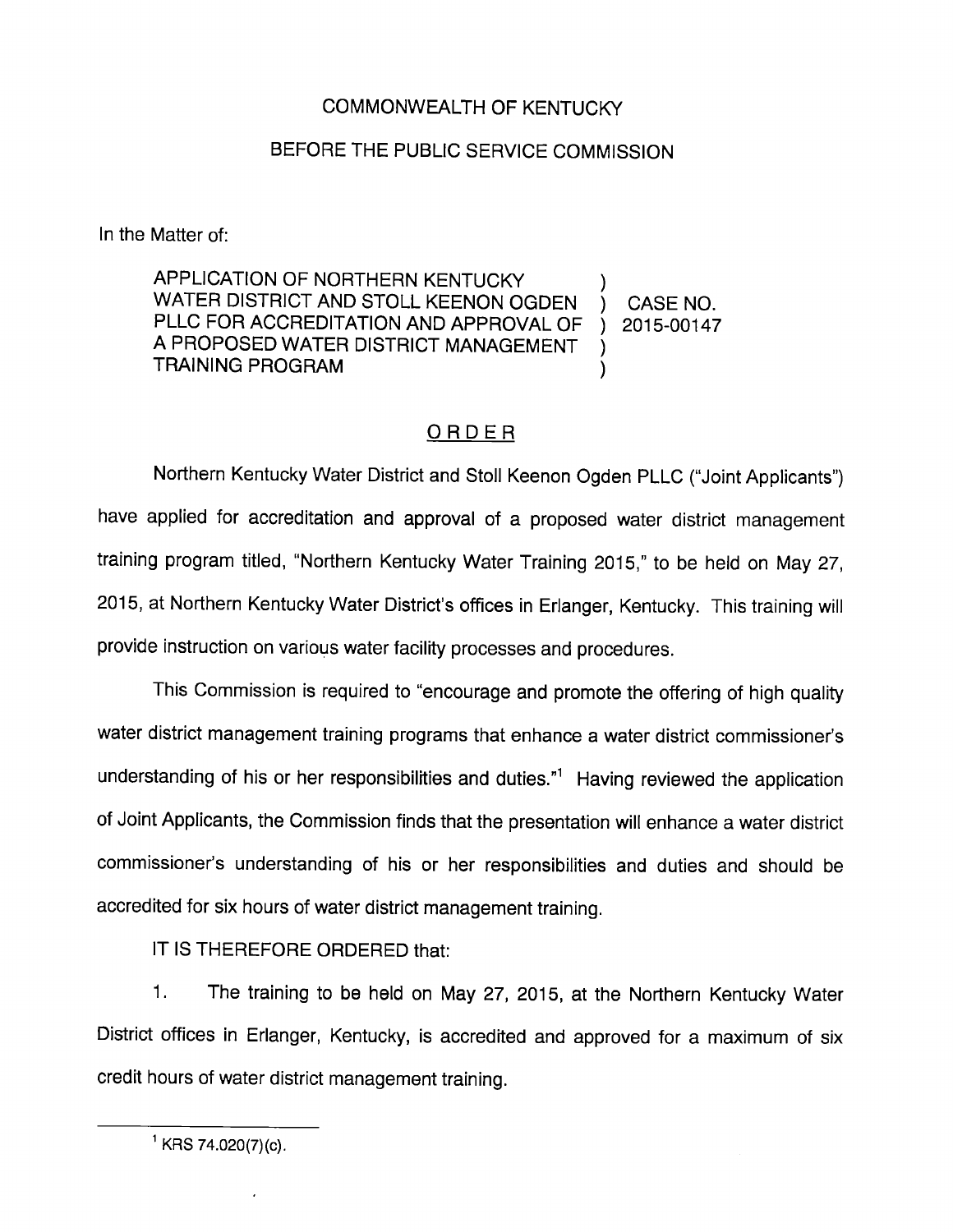2. Joint Applicants shall retain a record of all water district commissioners attending the accredited and approved presentations.

3. No later than 30 days after the training, Joint Applicants shall file with the Commission:

a. A sworn statement attesting that the accredited instruction was performed.

b. A description of any changes in the presenters or the proposed curriculum that occurred after Joint Applicants' application.

c. The name of each attending water district commissioner, his or her water district, and the number of hours that he or she attended.

d. A copy of any written material given to water district commissioners attending the presentations.

e. Documents indicating whether the Kentucky Bar Association and the Department of Local Government approved the training for continuing legal education credit, and for the Elected County Officials Training Incentive Program Credit.

> By the Commission Áß ENTERED MAY 1 8 2015 KENTUCKY PUBLIC ERVICE COMMISSION

**ATTEST** Executive Director

Case No. 2015-00147